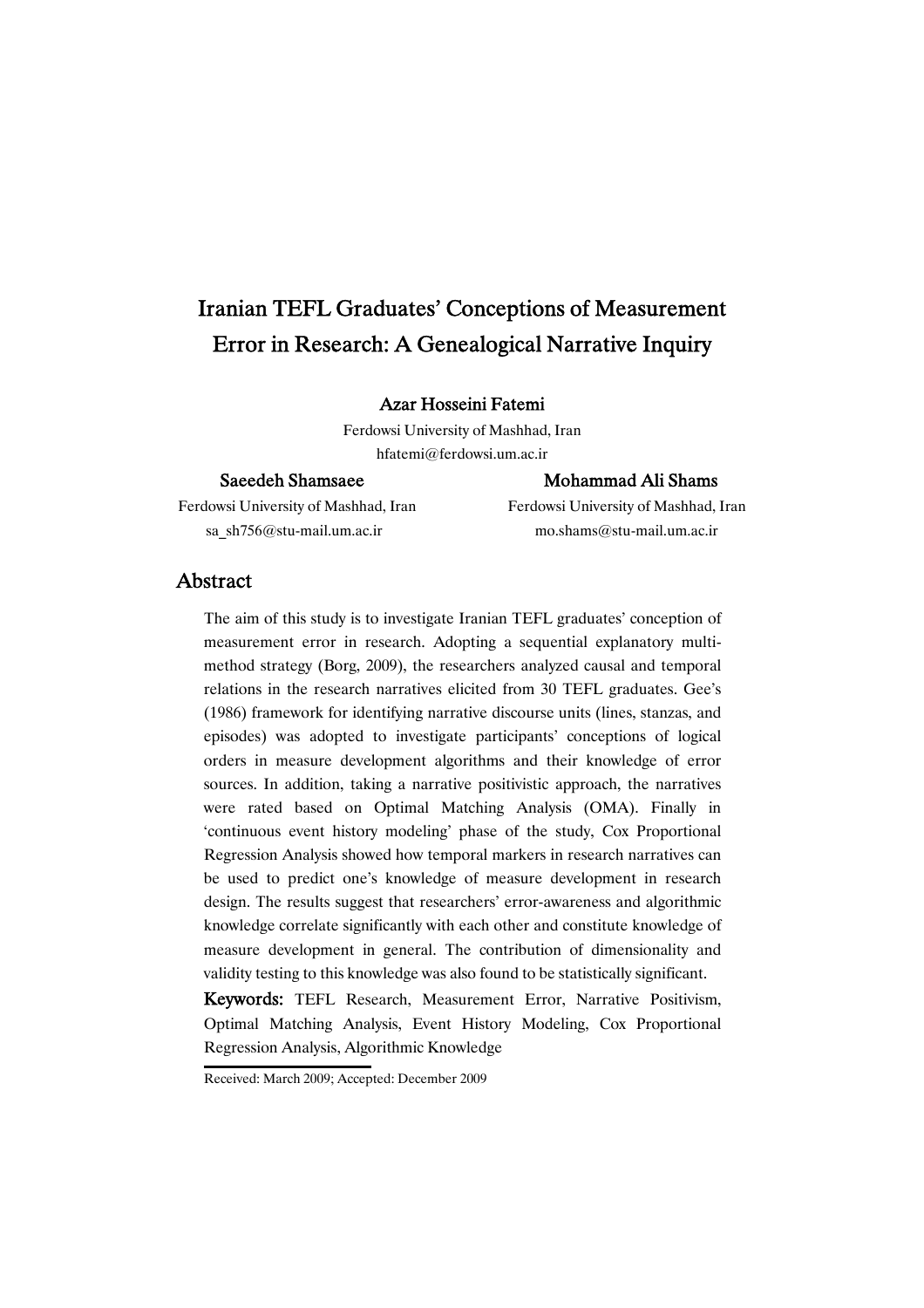# 1.Introduction

Accurate measurement is central to scientific research. A measure of a construct is not the construct itself, but one of the various error-filled ways of measuring it (Viswanathan 2005). These are basic notions upon which psychometric theories and statistical procedures are based. Standards for measure development process in human sciences in general, and TEFL in particular, have been defined and frequently refined during the past 5 decades.

Quite naturally, it is expected that researchers who are to develop a measure for investigating the variables involved in teaching of English as a foreign language consider and apply the standards in error measurement to minimize the degree of error, and consequently, to increase the validity of the obtained results, and also to expand the generalizability of their findings. As Viswanathan (2005) maintains, there is no substitute for well-designed, reliable, valid measures. In this regard, measures developed within the M. A. final theses for TEFL in Iran are no exception. Taking a diagnostic approach, the present study aims to investigate how and to what extent the standard procedures for measure development are being regarded by Iranian TEFL researchers to achieve more dependable results.

# 2. Review of the Related Literature

The materials presented in this section are threefold. First, two major factors constituting researchers' knowledge of measurement error namely algorithmic knowledge of measure development steps, and knowledge of error sources are defined based on the literature. Second, possibilities for using qualitative and quantitative narrative inquiries in TEFL research are introduced. And finally,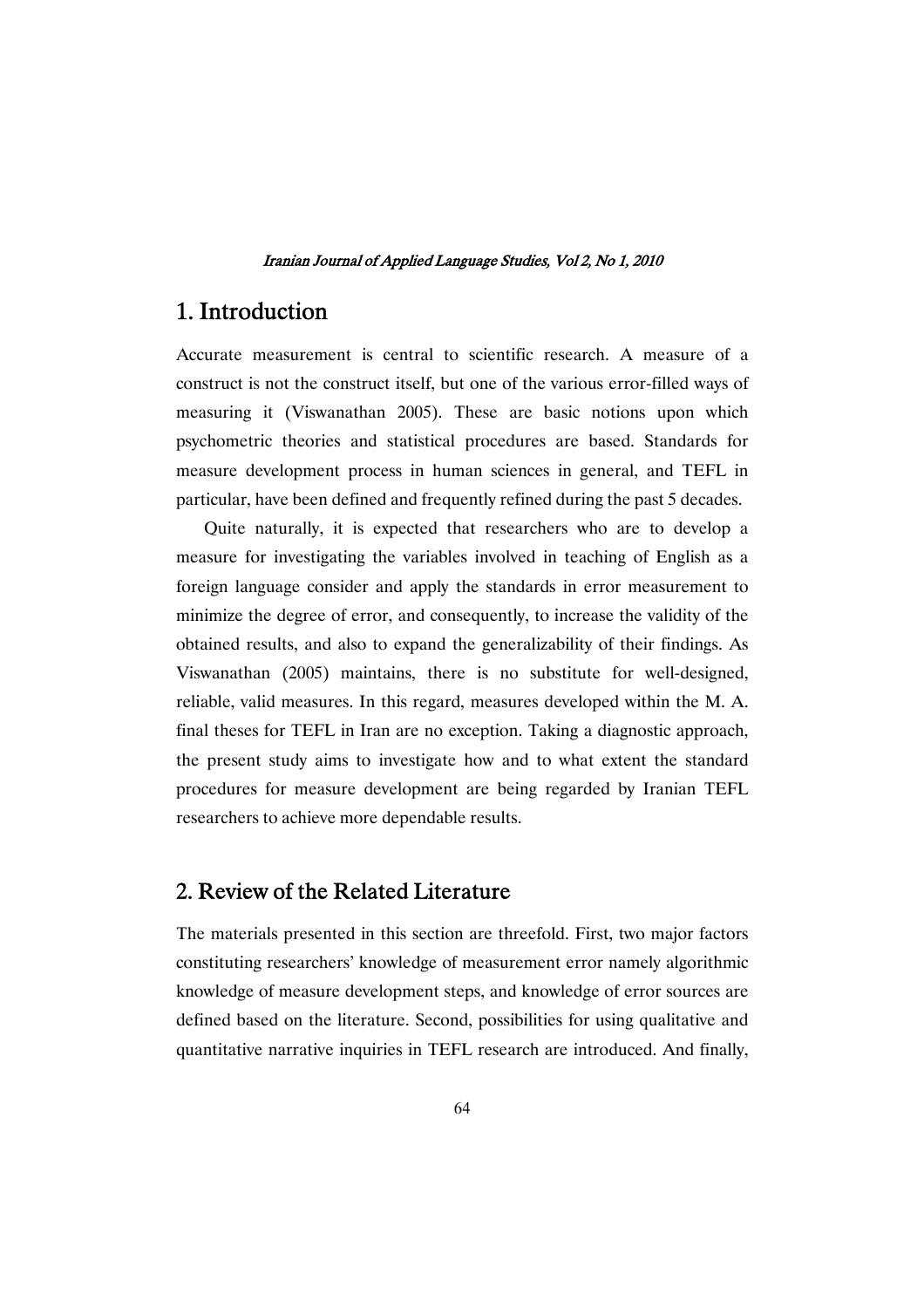the methodology and findings of two recent works in which TEFL practitioners' conception of research have been studied are discussed.

## 2.1. Knowledge of Measure Development

Knowledge of measure development can be operationally defined as the combination of two major lines of understanding namely that of algorithmic knowledge and knowledge of error sources (Viswanathan, 2005). According to Viswanathan (2005), the measure development process consists of a series of steps to develop reliable and valid measures. It starts with carefully understanding what is being measured, through definition of the construct and delineation of its domain. After generating the items, internal consistency reliability, test-retest reliability, dimensionality, and validity tests have to be performed on the designed measure with items being added, modified, or deleted along the way.

## 2.2. Taxonomy of Measurement Error Sources

Past research has categorized sources of errors in several ways. Bardo, Yeager, and Klingsporn (1982) differentiate between respondent-related errors that are content-specific and format-related errors that are due to respondents' use of response formats. Method variance has been described as varying in level of abstraction from item wording and scale types to halo effects and social desirability (Bagozzi and Yi 1991). Ghiselli, Campbell, and Zedeck (1981) distinguish between situation-centered and person-centered sources of errors across administrations. Viswanathan (2005) has developed a rather inclusive taxonomy of measurement error sources. In this taxonomy, all the sources of errors either arise of certain respondent characteristics, or certain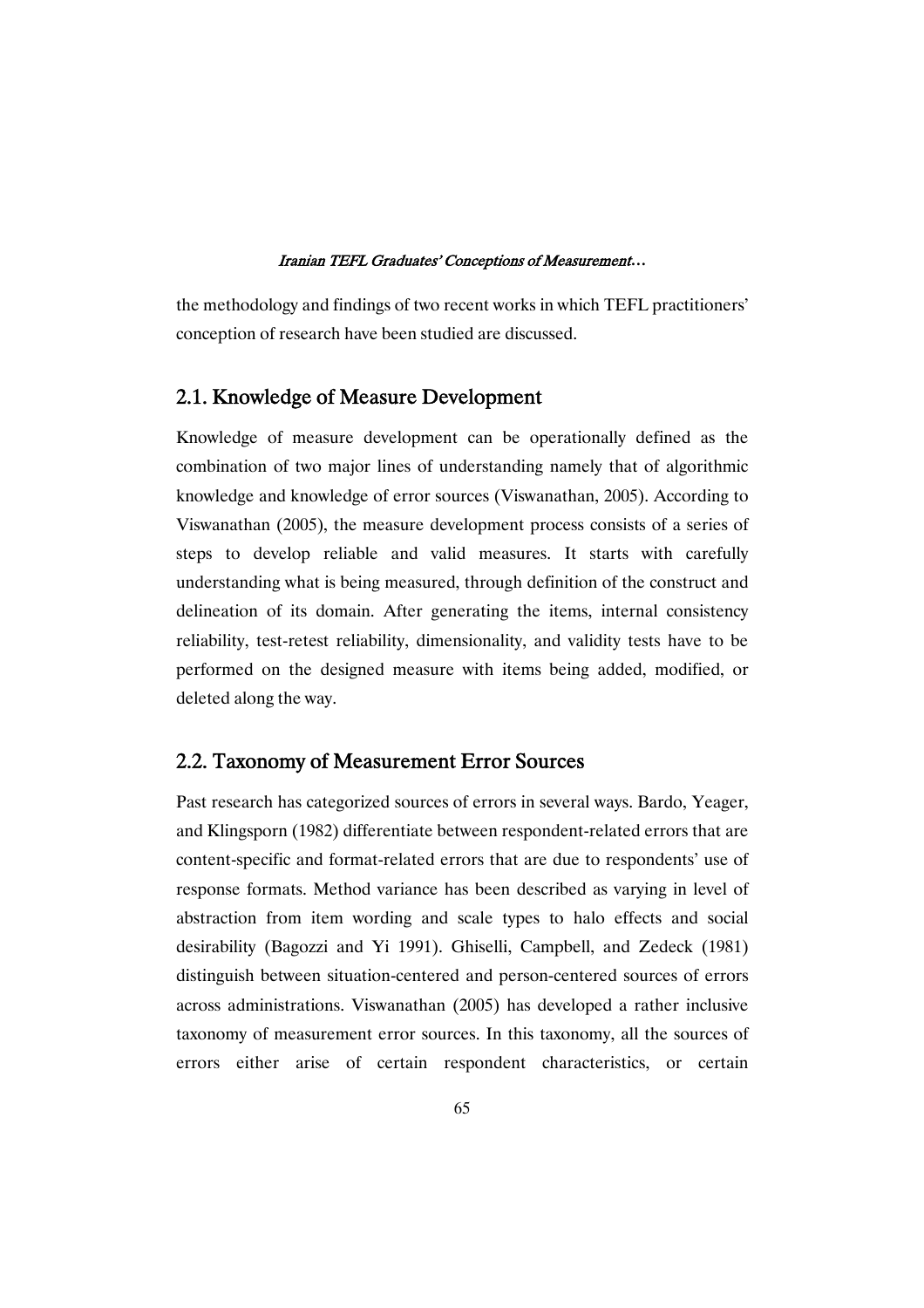characteristics of the method, or interactions between these two categories. He calls the former individual-related sources (idiosyncratic and generic), and the latter method-related sources of error (item content, response format, and administration issues).

## 2.3. Quantitative Approaches to Narrative Analysis

An interest in narrative and the use of textual evidence does not prevent the use of quantitative techniques. Whereas the term 'qualitative approach' is often used to imply both an interest in qualitative data and the rejection of statistical methods of analysis, it is clear from the work of researchers such as Franzosi (1998), and Bearger and McAdams (1999) that the use of statistics is perfectly compatible with certain types of analysis of qualitative material. Although many scholars have stressed the rich nature of qualitative data in comparison with less detailed quantitative data, and qualitative data have been argued to take better account of contextual factors, largely ignored by quantitative studies, recent developments in quantitative narrative analysis have demonstrated that this conceptualization of distinction between qualitative and quantitative evidence is somewhat oversimplistic. Czarniawska (2004) discusses event history modeling, optimal matching analysis, and the construction of case histories as three main quantitative methods of analyzing narrative data.

In many respects event history modeling resembles more widely understood regression techniques, such as ordinary least squares (OLS) regression and logistic regression (where the dependent variable is dichotomous). However, event history modeling differs from Standard Multiple Regression in that the dependent variable is not a measurement of an individual attribute such as IQ, rater it is derived from the occurrence or nonoccurrence of an event, which is temporally marked. The types of data that are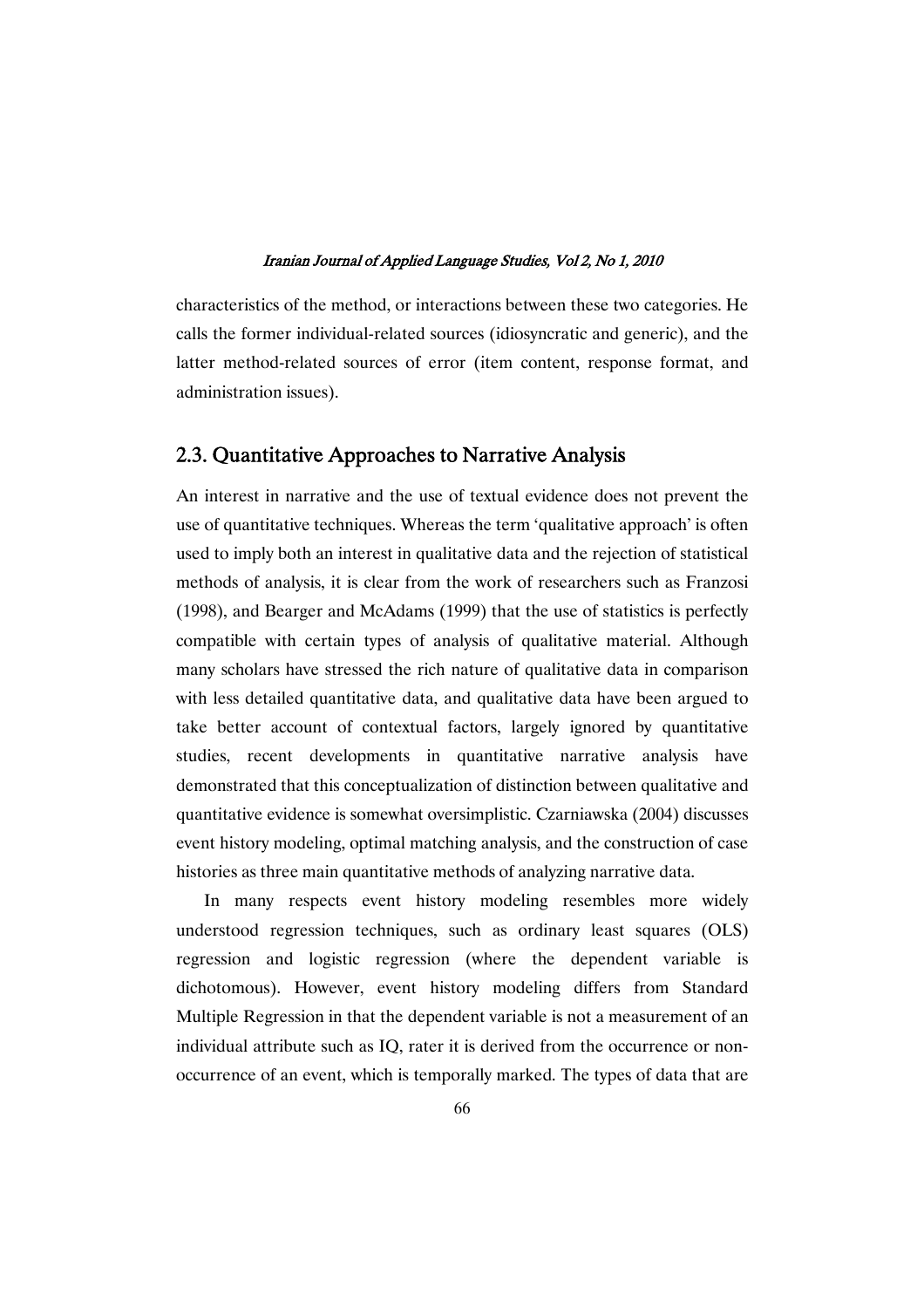suitable for analysis using event history techniques can, therefore, be characterized as having a temporal dimension. Retrospective reports, relying on individuals' memories of the timing of events can be used to collect the data for event history modeling analysis. In essence, this technique allows us to evaluate the relative importance of a number of different categorical or continuous variables for predicting the chance of an event occurring. Generally there are two types of methods used to study the temporal dimension of events in event history modeling namely 'continuous time methods' and 'discrete time methods'. While the former assumes that the time at which an event occurred has been exactly measured, the latter is usually used when the unit of time is relatively large (years, or months perhaps).

Although event history techniques are powerful and flexible, they still have the disadvantage that they do not deal with sequences holistically. As Abbott (1992) has suggested, an alternative approach to the analysis of event history data is not to attempt to model the underlying processes, which result in particular narrative realizations within the observed data, but rather to focus on the narratives themselves and to try to establish a systematic description or typology of the most commonly occurring patterns within them. This approach has been termed 'narrative positivism'. Abbott and Tsay (2000) have demonstrated the use of optimal matching techniques to handle larger samples of sequence data. The basic concept behind optimal matching analysis (OMA) is that in order to be able to produce a typology of sequences it is necessary to be able to form clusters of similar sequences, and this is only possible if a measure of the difference between each pair of sequences can be derived. In order to calculate this measure of difference, OMA counts how many elementary operations (substitutions, insertions, or deletions) are needed to turn one sequence into another. This technique allows researchers to analyze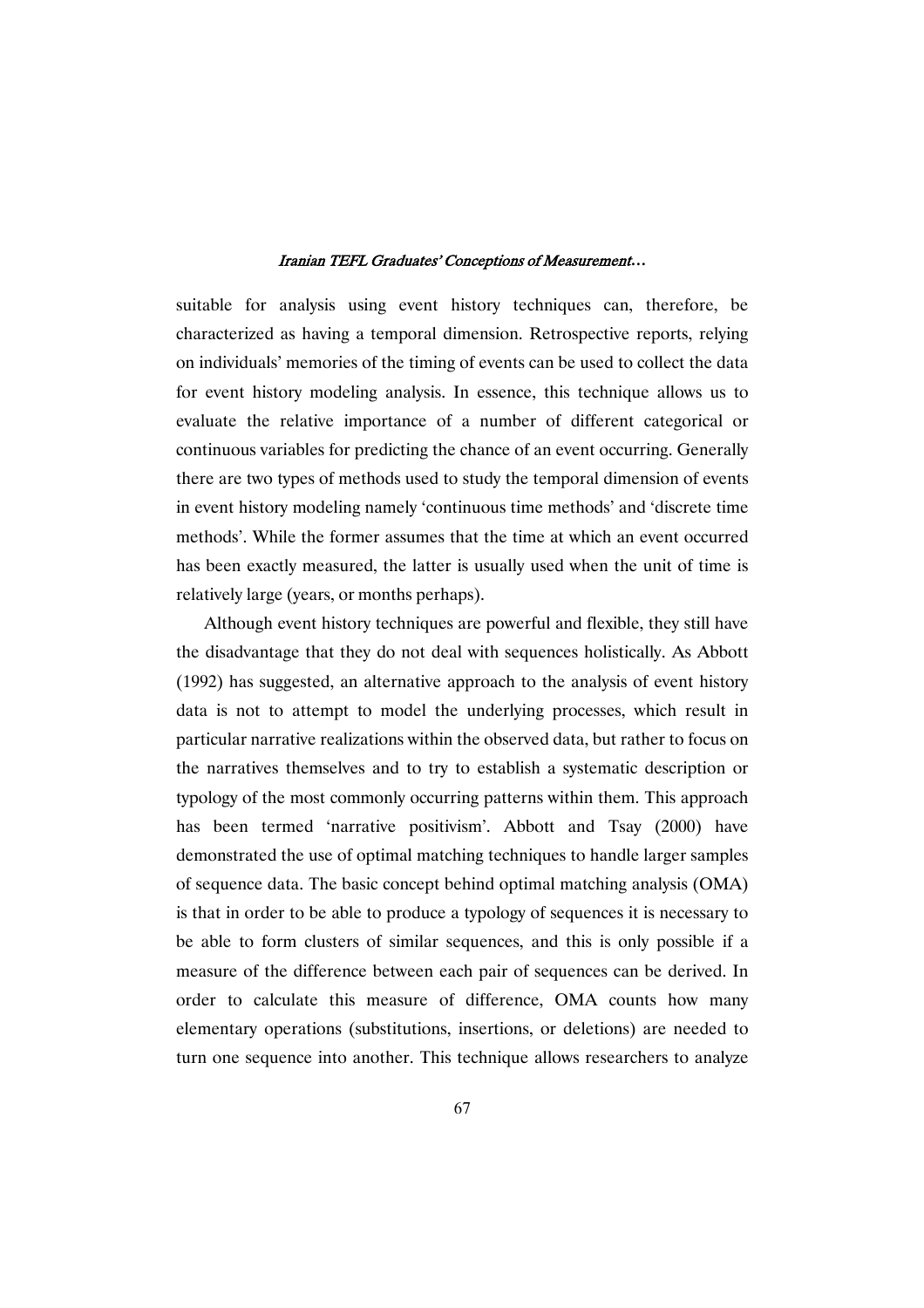sequences of data holistically, instead of having to focus on specific transitions between states.

## 2.4. Oral Narratives as Genealogical Markers of Knowledge

The structure of the participants' narratives can reflect the elements and developmental processes involved in formation of their research projects. This structure is discernable through analyzing the transcripts of the oral narratives produced by the participants answering the interviewer. Transcribing practices can be understood as ranging from those that attempt to record every detail of the verbal interaction to those that aim to preserve only the words which are spoken. At one extreme then, some researchers choose not to record any of the extra verbal material captured on the research tape such as pause, intonation, etc., and in addition may remove repetition, false starts, and non-lexical utterances such as 'umms'. Providing a clean transcript focuses on the content of what was said. At the other end of the spectrum, when the focus is not only on the content of the narrative but the way that a narrative is recounted is also salient, it is important to record the delivery of speech more faithfully.

An approach to transcription which perhaps could be understood as lying somewhere between the two extremes has been used by a number of researchers with an interest in narrative elements of qualitative interviews. It is informed by the work of Gee, a sociolinguist who has worked on the structure of oral language. Gee (1986) suggests that despite the variation in discursive styles between individuals of different ages and from different cultural backgrounds, the basic units of discourse that organize its structure are maintained. Using Gee's framework the smallest unit of discourse is the 'line'. Each line is made up of a short sequence of words comprising one 'idea unit'.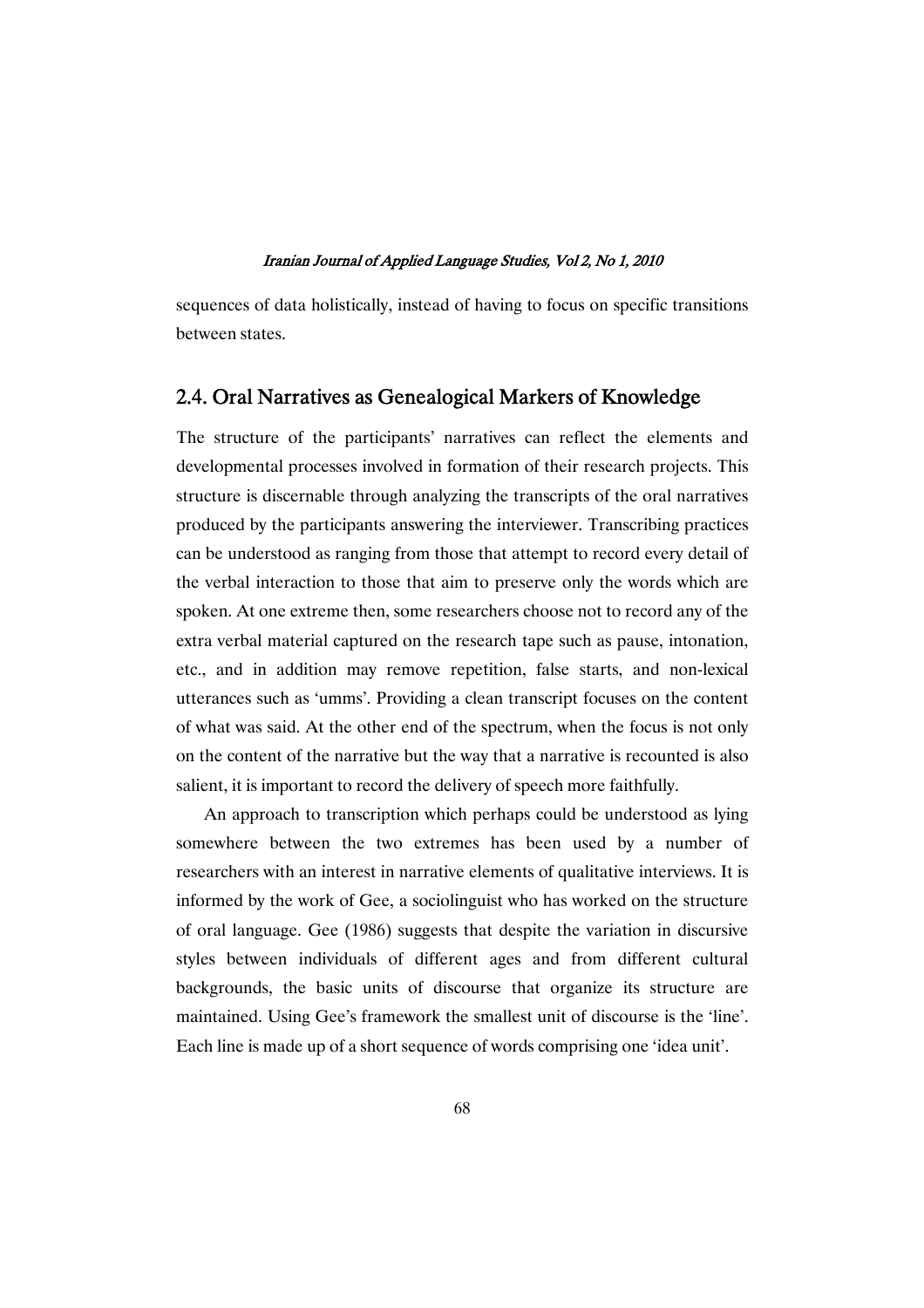The ends of lines are typically marked by the speaker with a short pause and a fall in the pitch of the voice. Within an oral performance these lines are typically grouped together to form stanzas. The lines within a stanza will often display a parallel structure so that they match each other in terms of content or topic. The breaks between stanzas are usually marked by a longer pause on the part of the speaker. The larger unit or the section is what we might think of as an episode within a longer narrative. The beginning of a new section is often marked by a good number of hesitations or false starts. By applying Gee's typology of the different units within a discourse it is possible to produce a transcript which preserves some of the rhythm and structure which characterizes speech.

## 2.5. English Language Teachers' Conception of Research

In educational research, narrative has emerged as both a method in, and an object of, inquiry in teacher education, specially in description and analyses of teacher knowledge (Connelly and Clandinin, 2006). Researchers of teacher education argue that teacher knowledge is largely structured through stories and that the story is epistemologically the most authentic way to understand teaching from the teachers' point of view. Using narrative inquiry to investigate the formation and organization of participants' knowledge in applied linguistics has recently gained more attention from TEFL researchers. The last decade has observed the growing number of studies on language teachers' conception of research (Nunan 1997; Allison and Carey 2007; Atay 2008; Borg 2006; 2007; 2008; 2009). Xu and Liu (2009) explore teachers' assessment knowledge and practice through a narrative inquiry of college EFL teachers. Drawing on Crites' (1971) notions of sacred stories and secret stories in teachers' professional knowledge landscape, they examine teachers' account of their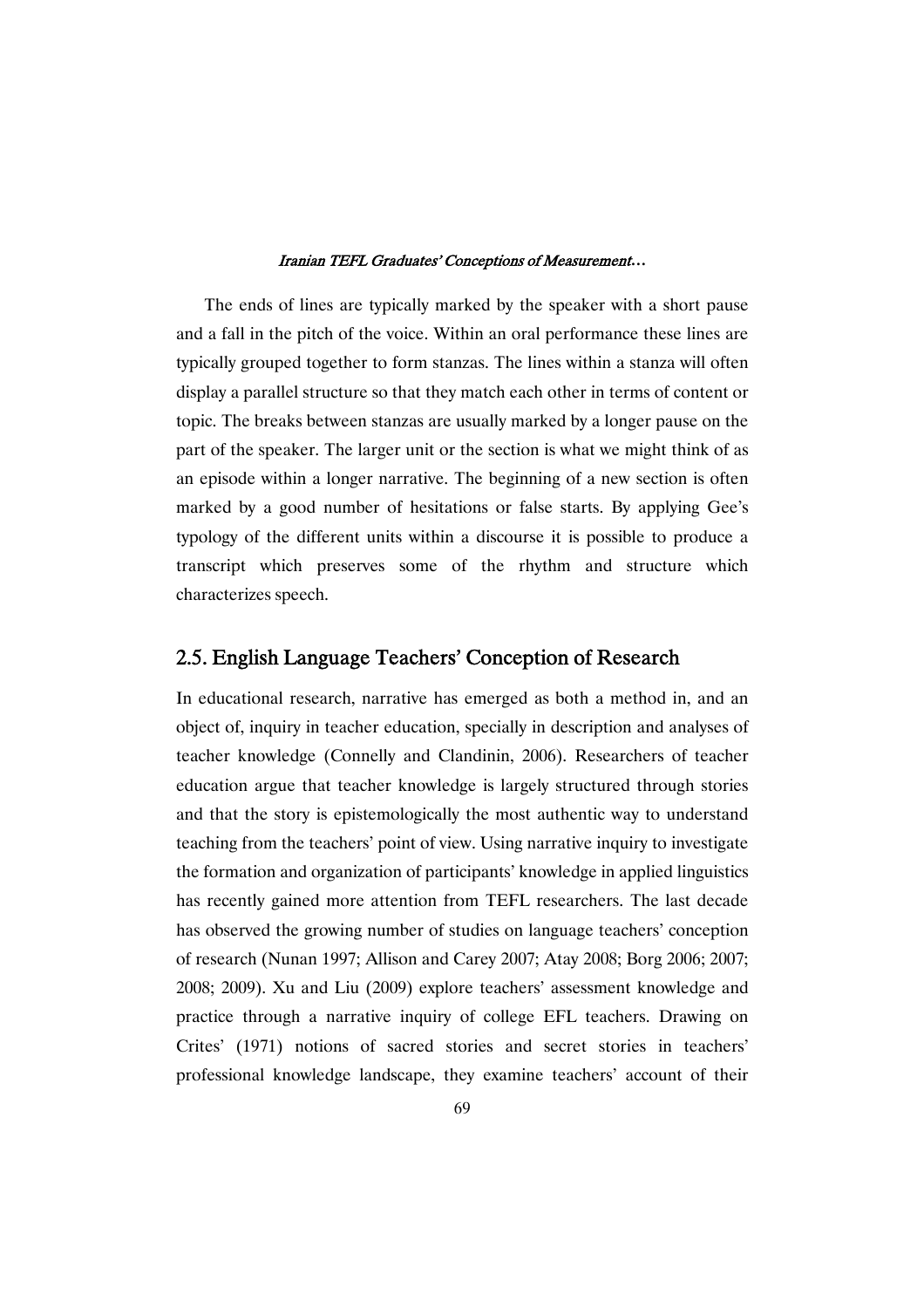experience of assessment reform. Craig (2007) believes that through telling and retelling teachers' knowledge and practices in educational reforms can be interpreted and understood narratively. Xu and Liu (2009) use three sets of data. The first set includes two formal semi-structured interviews. The second set of data is derived from personal communications with the teachers. These discussions were used as input to formulate the interview questions. The third set of data includes teachers' teaching diaries. They discuss three structural conditions of teacher knowledge, temporality, sociality, and place (Connelly and Clandinin 2006), and their effects on teachers' knowledge construction of assessment.

An interest in teacher research engagement is evident in the literature on English language teaching, though in this field only a limited number of empirical studies of teachers' conceptions of research exist. McDonough and McDonough (1990) surveyed the views of research of teachers of English as foreign language, while Brown et al. (1992) report a survey of members of an international association for ELT professionals. These studies reported notions of research closely tied to quantitative and statistical methods. More recent work by Allison and Carrey (2007) reflects increasing empirical interest in English language teachers' engagement in research. Borg (2009) examines the conceptions of research held by teachers of English around the world. He argues that an understanding of this issue is central to the development of informed policies for promoting teacher research engagement, but relevant systematic evidence is lacking in the field English language teaching. This study shows that the teachers held conceptions of research aligned with conventional scientific notions of inquiry. The findings of this study point to a number of attitudinal, conceptual, procedural, and institutional barriers to teacher research engagement.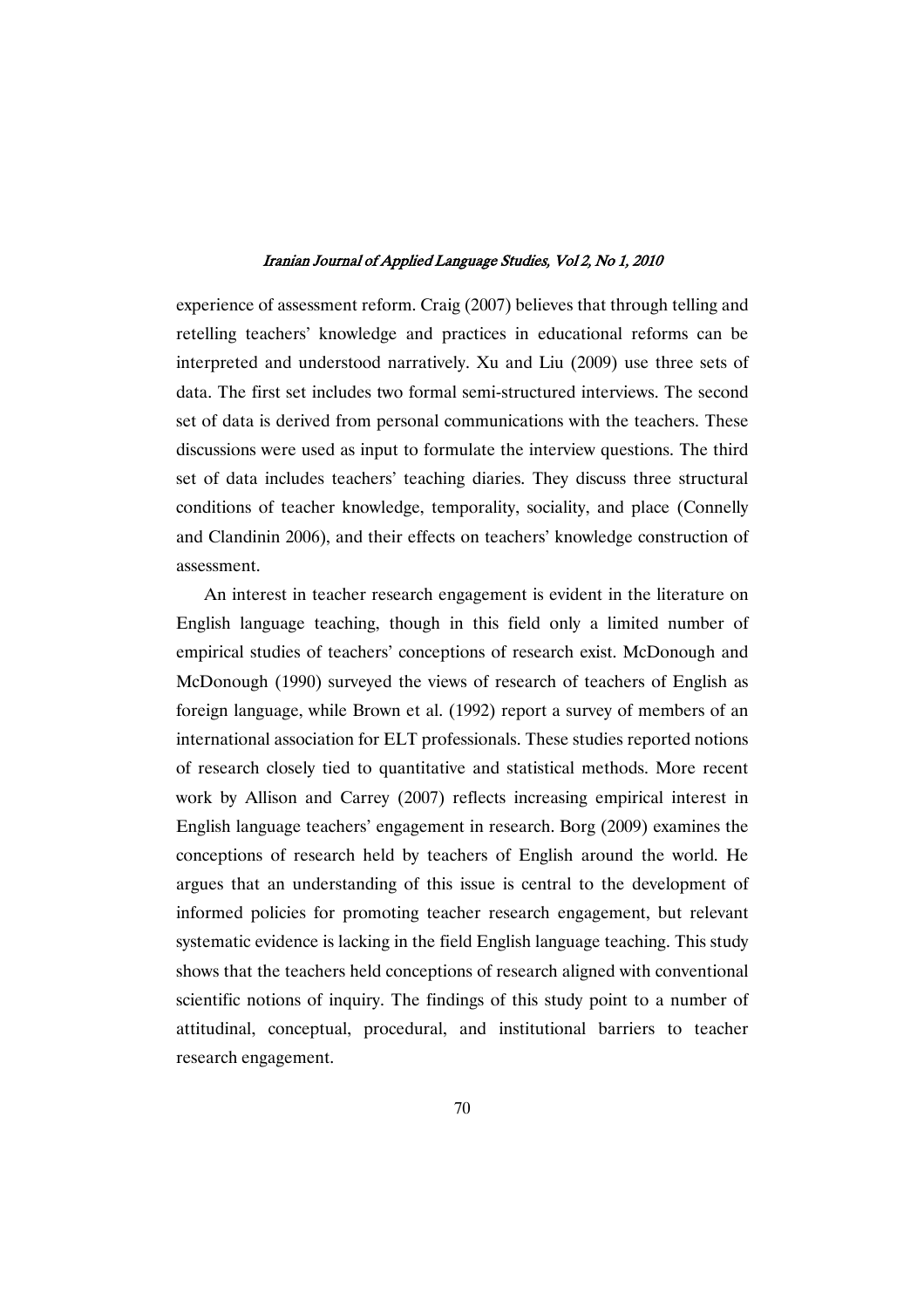# 3. Research Questions

This study sets out to answer the following research questions:

- 1) To what extent the Iranian TEFL graduates are aware of the error sources in measure development process?
- 2) Is there any significant relationship between the Iranian TEFL graduates' knowledge of error sources and their knowledge of the logical orders in measure development algorithm?
- 3) What areas of Iranian TEFL graduates' knowledge of the logical orders in measure development algorithm contribute significantly to their general knowledge of measurement error in research?

# 4.Method

The method of the present study is based on what Borg (2009) calls a sequential explanatory multi-method strategy. This is a design which comprises collection and analysis of qualitative data followed by quantitative techniques.

Given the potentials of narrative analysis, the researchers have looked at the data to investigate the participants' conception of measure development in TEFL research design using both kinds of inquiry.

## 4.1.Participants

The participants of this study comprise 30 Iranian graduates of Teaching English as a Foreign Language from 5 state universities in Tehran. All the participants have had attended to independent measure development to investigate learning-related variables in their final thesis. Out of 58 cases which were firstly identified based on the mentioned criterion, 34 were accessible for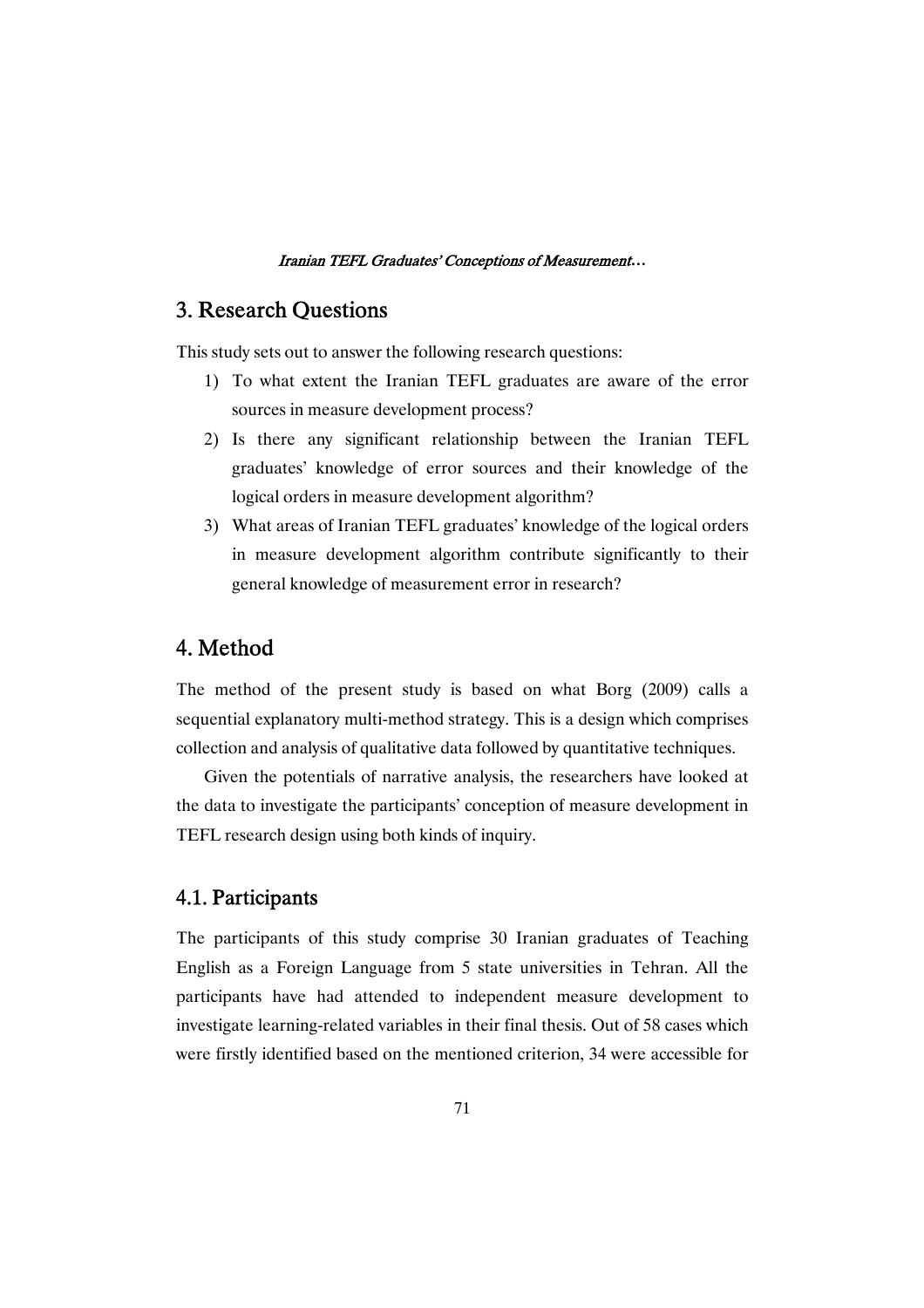the researchers and accepted to participate in the study. Afterwards four of the research narratives were omitted from the sample because they lacked some of the main pieces of information required for narrative analysis; arguably it can be inferred from the collected data that the loss was mainly due to memory problems and very low narrative competence. To regard standards of ethics in research, all the informants were fully informed on the general aim of the study (of course avoiding revealing the unnecessary details that may have affected their performance), and were ensured about the confidentiality of the personal information they revealed.

## 4.2.Instrumentation

The main instrument used in this study was a semi-structured narrative interview during which participants told the story of the initiation, development, and accomplishment of their final thesis projects with the main focus being on the process of measure development. To prevent participants from telling digressing stories, general guidelines were provided by the interviewer to ensure that the order of events in the recounted narratives reflects that of actual situation as much as possible. In narrative research, interviews are usually preferred to questionnaires. Ochberg (1996) believes that questionnaires limit our informants to a narrow menu of preselected questions and answers, whereas interviews let informants choose the events that matter to them; the use of narrative within interviews clearly does give informants more opportunity to become more active subjects and to select what they believe to be the most salient information (Elliot, 2005).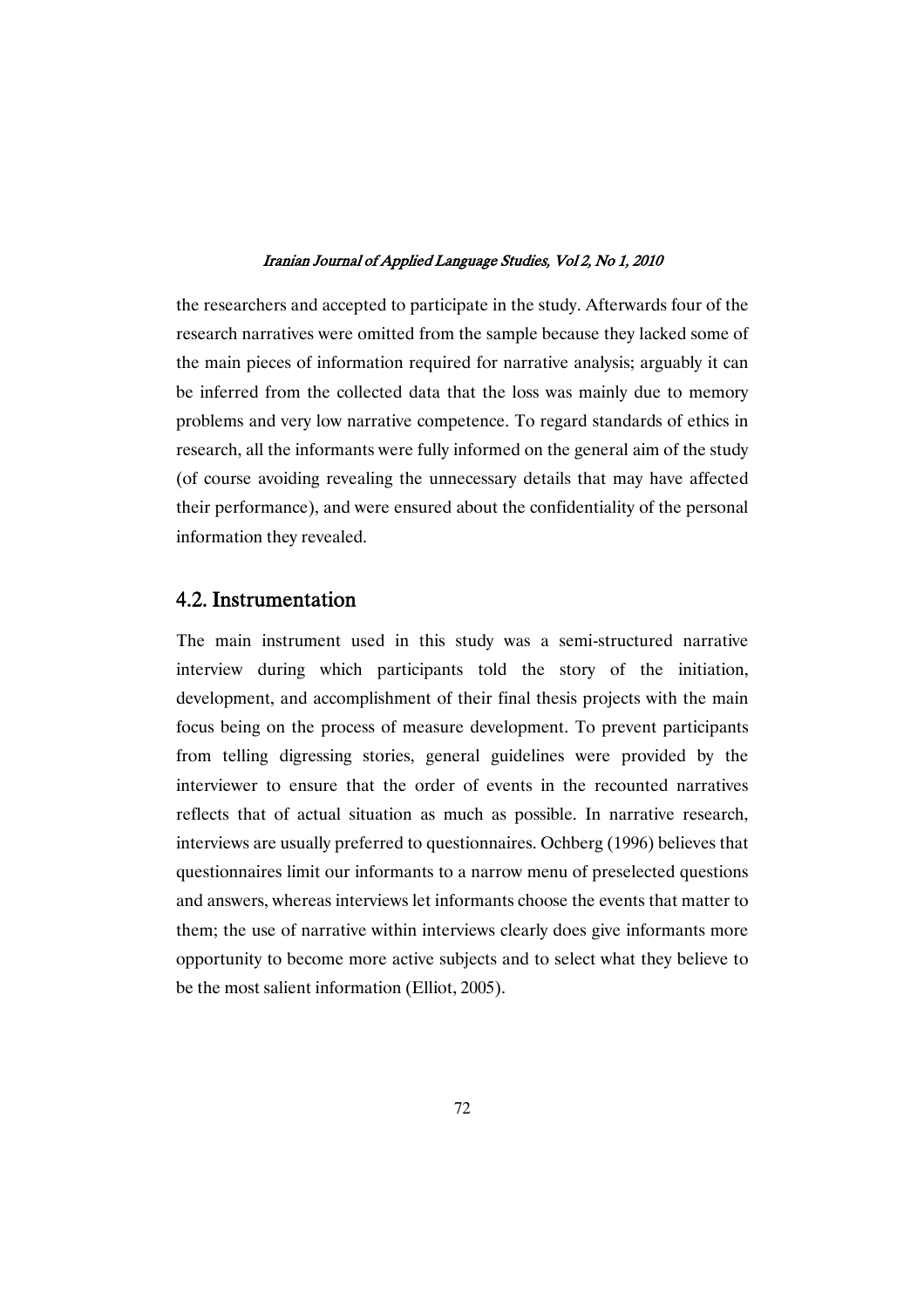## 4.3.DataAnalysis

The sequential explanatory multi-method strategy determined the order of events in the present study. First the informants participated in a narrative interview session and provided the interviewer with personal narratives recounting the events in the accomplishment of their final M.A. thesis. The narratives were recorded digitally and saved as audio files on a computer. Then the stories were transcribed and analyzed both qualitatively and quantitatively.

## 4.3.1. Causality and Temporality in Narrative Discourse Units

In qualitative analysis, Gee's (1986) framework for identifying narrative discourse units was adopted to investigate both content and form of the narratives. While causal links and temporal junctures in the form of research narratives reflect the participants' degree of commitment to follow the standards for measure development, the content of the stories reveals the participants' sensitivity to various types of measurement error sources. After transcribing the narratives based on Gee's (1986) transcription model, units of narrative discourse namely lines, stanzas, and sections (narrative episodes) of the transcribed stories were indentified. Then lines signaling causal links and temporal junctures were marked and clustered into separate parts based on the association with defined steps in measure development process. In addition, all the references to possible sources of error were separately identified and listed for each participant.

## 4.3.2. Optimal Matching Analysis

In the first part of quantitative analysis, taking a narrative positivistic view, the researchers analyzed most commonly recurring patterns in designing and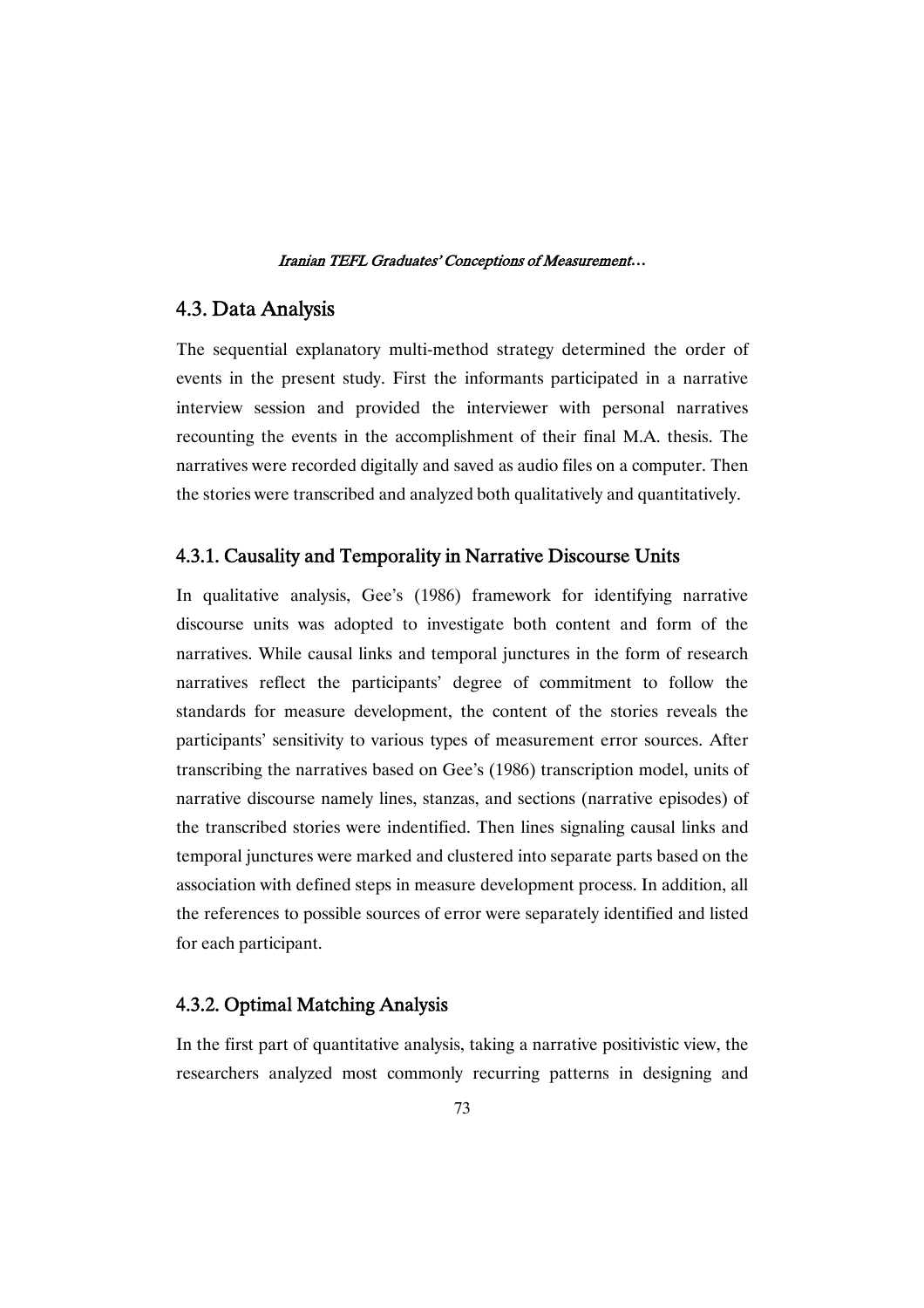developing research projects conducted by Iranian graduates of TEFL. To measure the extent to which procedures applied by the participants for doing their research match or mismatch the standard procedures suggested by research theorists, an Optimal Matching Analysis (OMA) was run. In order to calculate this measure of difference, OMA counts how many elementary operations (substitutions, insertions, or deletions) are needed to turn the sequence of events observed in participants' stories into the standard sequence of events as it is expected. In this way, each participant's conception of measure development was scored based on the extent to which it matched the standard algorithm (Viswanathan 2005).

## 4.3.3. Cox Proportional Regression Analysis

Cox Proportional Regression analysis is used to study the relationship between temporal variables. What makes this model more appropriate for analyzing the relationship between participants' knowledge of measure development algorithm is that it takes account only of the order in which events occur rather than the exact timing of events. There are 5 independent temporal variables in the model signaling the time spent for the accomplishment of domain delineation, item generation, reliability testing, dimensionality testing, and validity testing in measure development process respectively. The dependent variable is knowledge of measure development which has already been measured through OMA.

# 5.Results

The results of the study comprise both qualitative and quantitative findings are presented here in three subsections. First, researchers' conceptions of different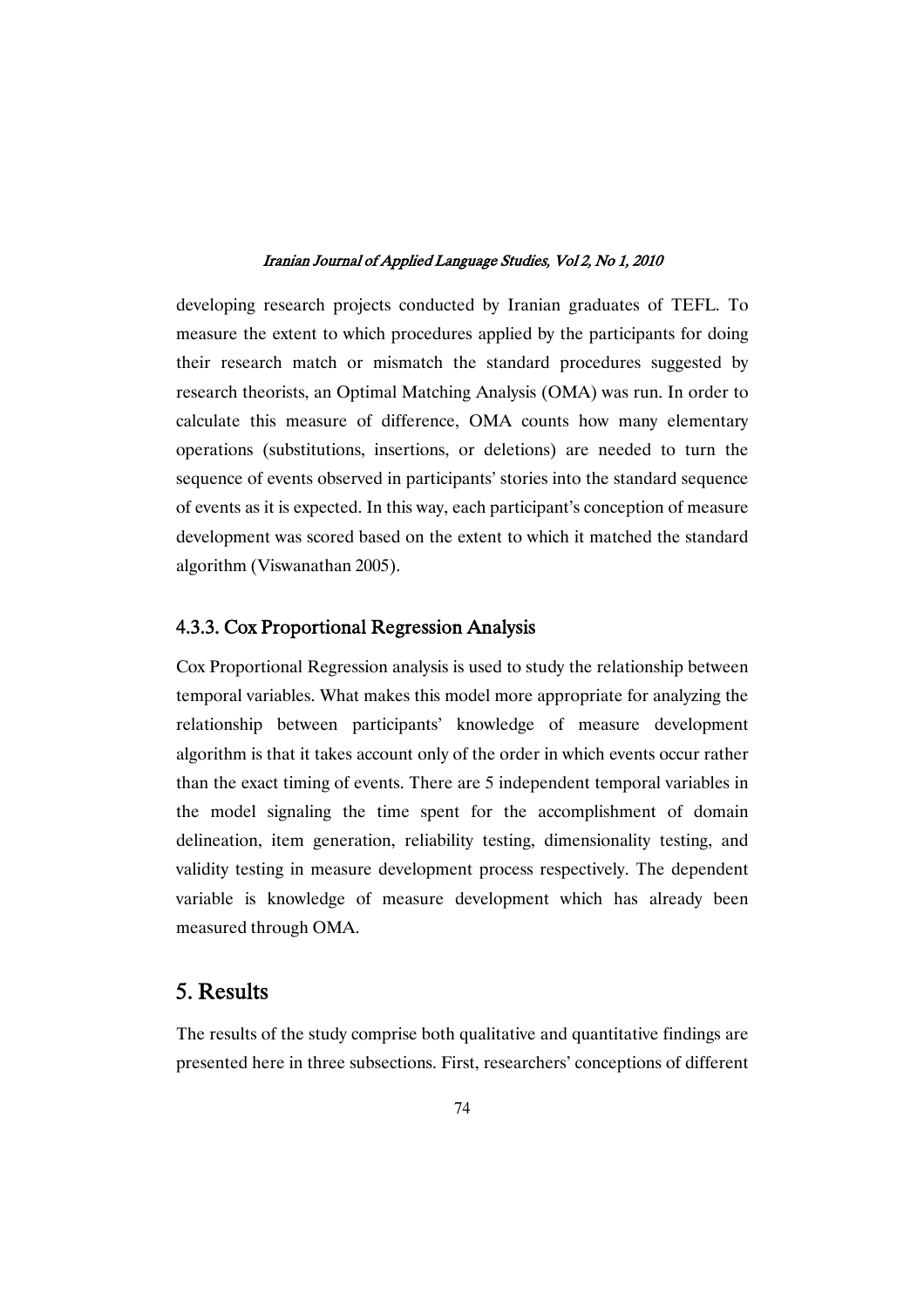sources of error are discussed. Second, the relationship between researchers' algorithmic knowledge and their error-awareness is explored. And finally, the contribution of each of the steps in measure development process is analyzed through event history modeling.

## 5.1. Researchers' Conceptions of Error Sources

Analysis of the content of research stories told by the participants show that in general Iranian TEFL researchers are more sensitive to individual-related sources of error either idiosyncratic or generic, and that they are, most of the time, ignorant of method-related sources of error that may endanger the validity of the scales they have developed for measuring operational variables of their study. As it can be seen in Table 1, 76% and 45% of the participants were aware of possible idiosyncratic and generic individual-related sources of error that might have affected the final results and interpretation respectively.

Only a few participants thought that the specific context of administration may have affected the subjects' performance in their study. Among the 16% who mentioned possible item content as an error-yielding factor in their measurement, only one researcher reported any attempt to cover for this problem by changing the content of the items in the developed measure.

Among the method-related sources of error mentioned in the stories, response format and item content have the most and second most frequent types and tokens respectively. Among individual-related sources of error, idiosyncratic factors are more frequent, both in type and token, compared to generic factors.

The last column of the table shows the proportion of the number of type of the error sources that have actually been mentioned in the research narrative to those that are expected to be observed by them in the ideal situation and based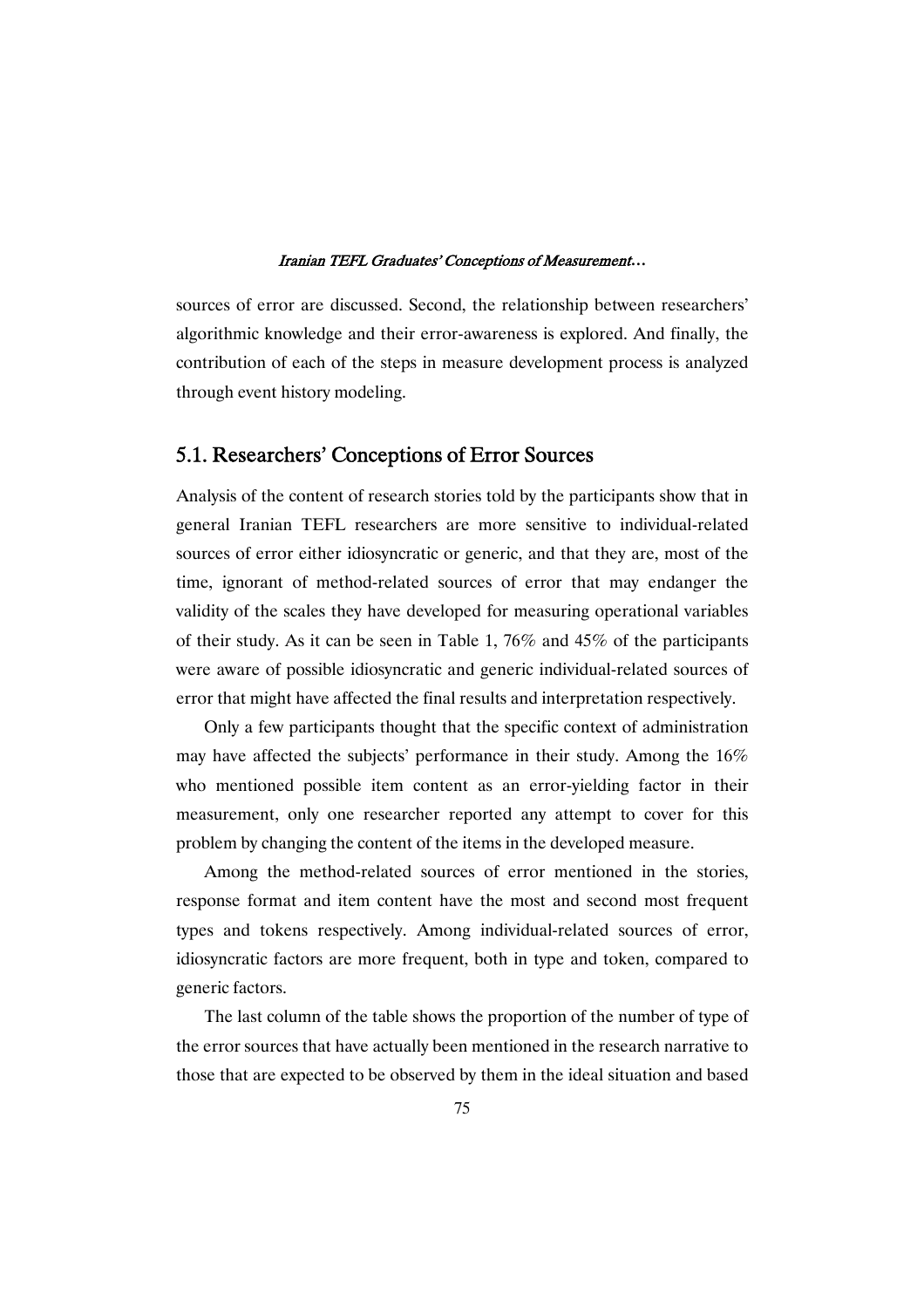on the taxonomy proposed by Viswanathan (2005). The numbers shown here refer to collective proportional measures. The individual proportions have also been used to calculate error-awareness scores for each individual participant.

For instance, if a participant mentions half of the expected sources of error in item-content category, his score in that area will be 50 (out of 100). The average score of the all 5 categories of error sources represents each individual's knowledge of error sources.

|                        | Sources of error<br>mentioned in<br>the research<br>narratives | <b>Type</b>    | Token | Percentage of<br>participants<br>who are aware of<br>this group of errors | Proportion of<br>observed sources<br>to the expected<br>sources |
|------------------------|----------------------------------------------------------------|----------------|-------|---------------------------------------------------------------------------|-----------------------------------------------------------------|
| Individual-<br>related | Idiosyncratic                                                  | 5              | 24    | 76                                                                        | 0.62                                                            |
|                        | Generic                                                        | $\overline{4}$ | 23    | 45                                                                        | 0.40                                                            |
| Method-<br>related     | Item content                                                   | 3              | 12    | 16                                                                        | 0.43                                                            |
|                        | Response<br>format                                             | $\overline{4}$ | 14    | 25                                                                        | 0.33                                                            |
|                        | Administration<br>issue                                        | 3              | 3     | 10                                                                        | 0.21                                                            |
| Total                  |                                                                | 19             | 76    |                                                                           |                                                                 |

Table 1: The Iranian TEFL researchers' Error-awareness in measure development process

The patterns of Iranian TEFL researchers' knowledge and sensitivity toward different sources of error in measure development show that generally after constructing the items of the measure they rarely attend to modifying it to reduce the effect of error sources. It seems that construct definition and domain delineation only happens once and at the beginning, and that there is almost no interaction between these two initial phases and the subsequent steps of measure development algorithm. Another important pattern of thought that shows itself in qualitative analysis of the content of the stories is that participants usually see sources of error as compulsory factors that cannot be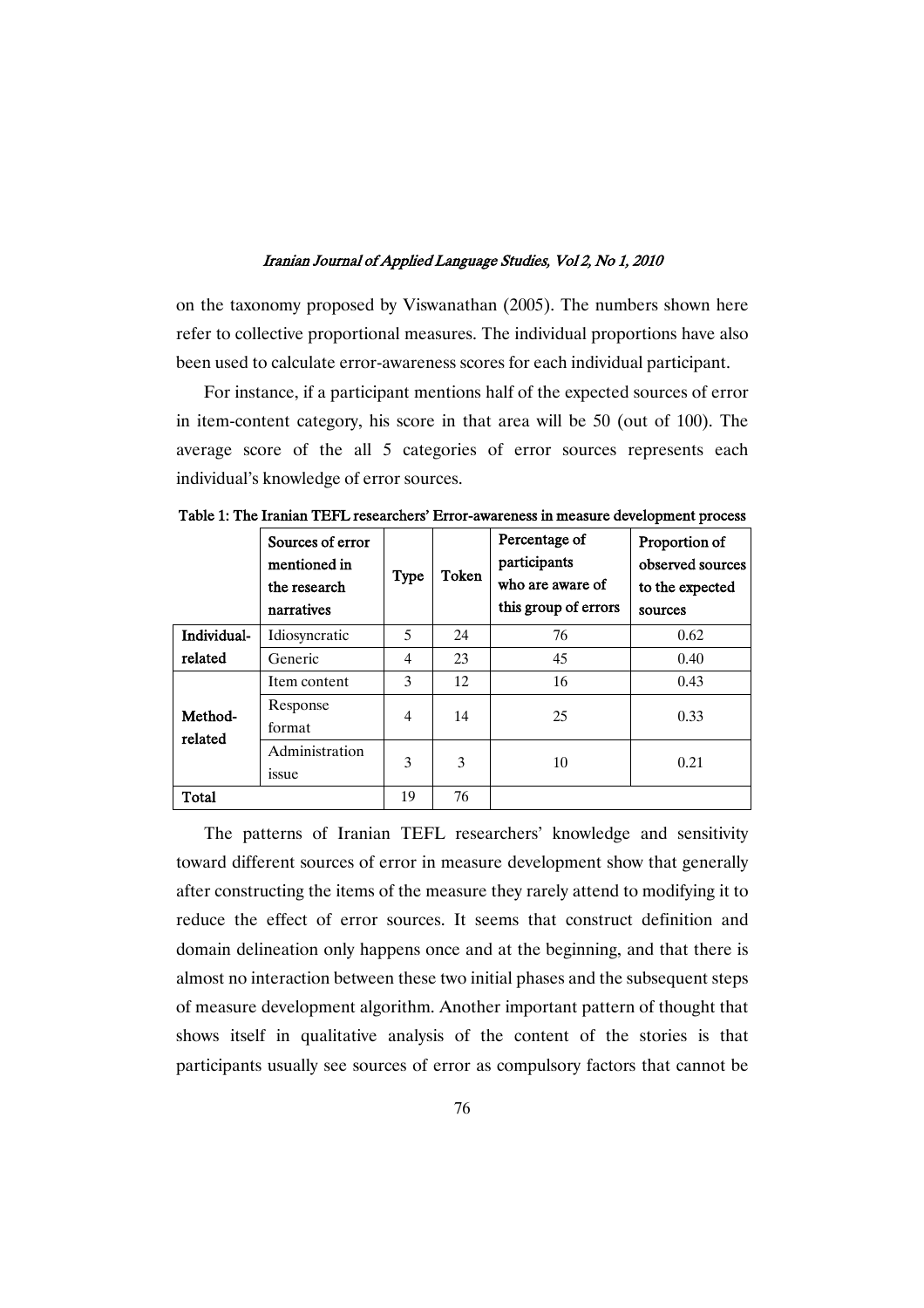controlled, and at best can be reported as limitations of the study. The idea of modifying and correcting the content or format of the developed measures is rarely observed in the narrative episodes allocated to error sources in the research narratives. The analysis of causal links between the subsequent stanzas in the stories most of the time show a forward trend i.e. the researchers tend to go through the steps of measure development one after another without feeling the need for coming back and modifying the status quo to improve the quality of the devised scale. It can be observed that the cyclic nature of the measure development algorithm is not adequately appreciated by Iranian TEFL researchers.

Among the idiosyncratic sources of individual-related error, language difficulties, fatigue, and memory/attention vacillations seem to be more important for researchers. Among generic sources of individual-related error, faking good/bad, acquiescence bias, and rater dispersion bias are more frequently reported. Among item content sources of method-related error, leading questions and direction of wording effects received more attention from the researcher. In the area of response format sources of method-related errors, number of response categories, and leniency/stringency were the most frequent ones. And finally, within administration sources of method-related errors, variations in administration, and distracting setting were more frequently mentioned in the research narratives told by the participants of the study.

## 5.2. Algorithmic Knowledge and Error Awareness

To calculate the extent to which Iranian TEFL researchers observe the standard algorithm for developing the measures used in their studies, an optimal matching analysis was run. The correlation between algorithmic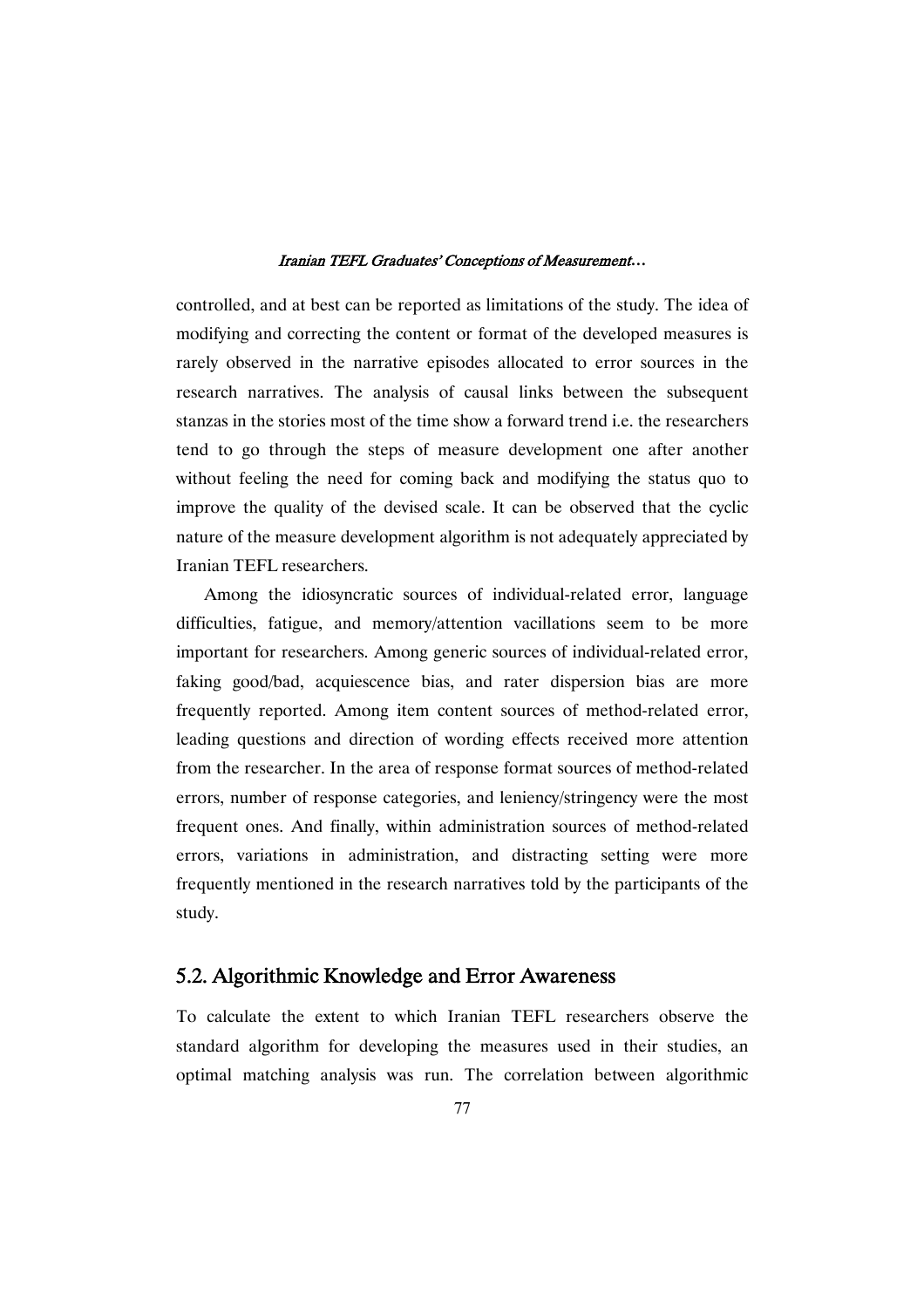knowledge scores and error-awareness scores was analyzed using the Spearman formula. The result of the analysis shows that there is a significant correlation (0.76) between the two sets of scores. The observed relationship is justifiable; a part of the scores for error-awareness is associated with participants' algorithmic knowledge because, as mentioned before, some errors can be reduced through a cyclic approach to the steps in measure development process. Therefore, if someone is more familiar with the subsequent steps in the algorithm, and understands the nature of statistical procedures used in each step, he is more likely to consider the possibility of going back and forth between different stages, and to try to apply his knowledge of error sources to reduce their effect.

## 5.3. Temporal Markers of Measure Development Knowledge

The results of Cox proportional regression analysis show to what extent the time spent on each of the steps in measure development algorithm can predict participants' knowledge of measure development. The scores of measure development comprise error-awareness scores, and algorithmic knowledge scores. The contribution of each step of the algorithm is shown in Table 2.

|                         | в     | <b>SE</b> | Exp(B)   |
|-------------------------|-------|-----------|----------|
| Domain delineation      | 0.214 | 0.257     | 0.327    |
| Item generation         | 0.316 | 0.161     | 0.729    |
| Dimensionality testing  | 0.456 | 0.248     | 1.578*   |
| Reliability testing     | 0.398 | 0.105     | 1.029    |
| <b>Validity testing</b> | 0.493 | 0.315     | $1.637*$ |

Table 2: Proportional model of measure development knowledge in TEFL research: Estimated effects of covariates using a Cox model

The exponents of the B coefficients are reported in the final column of Table 3.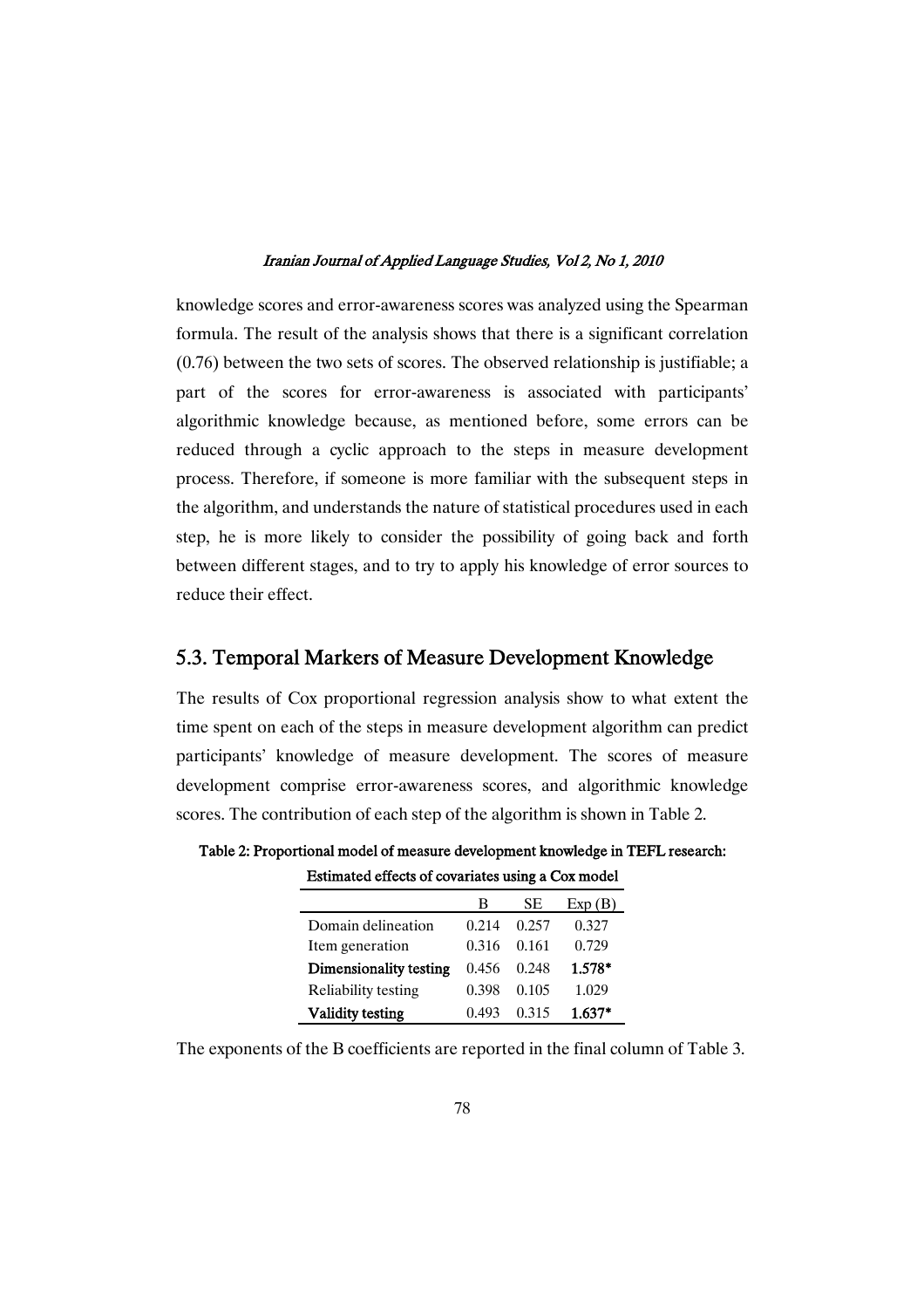These values show the contribution of the independent variables i.e. steps in error measurement algorithm to the general knowledge of measure development. This makes them more directly interpretable. The events and times that provide the analytic focus of this type of event history modeling introduce some temporal elements that begin to make the analysis more narrative in character. In this context, narrative might be understood as the time spent for each of the steps in the algorithm. According to the results, dimensionality and validity testing can significantly predict one's knowledge of measure development while other steps in the algorithm do contribute to this knowledge in the following order: reliability testing, item generation, and domain delineation.

## 6.DiscussionandConclusions

Exploration of the Iranian TEFL researchers' knowledge of measure development and error measurement in research design show that errorawareness and algorithmic knowledge of measure development process play a significant role in constituting such knowledge. More importantly, these two types of knowledge are not totally independent of each other. Iranian TEFL researchers seem to be more inclined to look for the sources of error among individual-related factors while ignoring many possible method-related sources of error including item content, response format, and administration issues.

Borg's (2009) study shows that attitudinal, conceptual, procedural, and institutional barriers hamper teachers' engagement in research. The realization of these general categories needs to be diagnosed and explicated in actual research settings. The present study was basically set to accomplish this task.

The qualitative and quantitative (descriptive and inferential) results presented here can be understood in the line of previous research specially the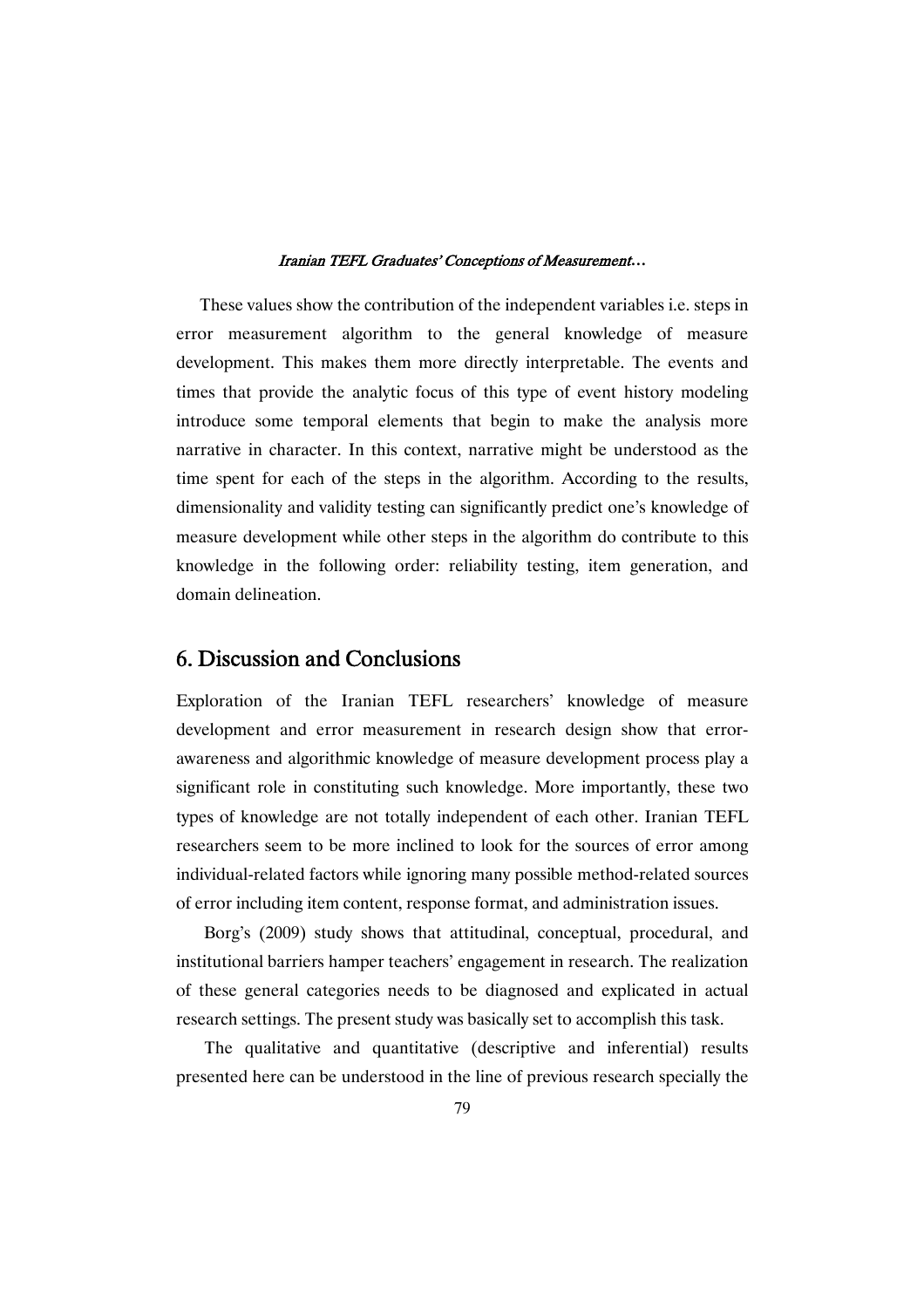ones conducted by Borg (2006; 2007; 2008; 2009). Here, we discuss each of Borg's (2009) categories in relation to our finding. According to him, a part of the problems in the TEFL research projects are originated in the researchers' attitude toward concepts such as measuring scale, questionnaire and measurement error. A considerable number of our participants reported that they had not made any attempt to reduce the effect of sources of error in their measurement. Iranian researchers have become accustomed to either ignoring the possible sources of error or merely reporting them as a part of the limitations of their study. This shows that they either see these sources as inevitable realities that accompany any research project or think it is not worth trying to diminish their effect on the result. It seems once they develop their scale and put it through the piloting phase, at best some non-functioning items can be omitted, but the ones which remain in the scale do not need further modifications, in their opinion. This type of attitude toward sources of error in quantitative research seems to have been wrongly compromised. Iranian TEFL researcher' sensitivity regarding measurement error is fading away.

One might argue that this cannot be the case since the number of the researchers who attempt statistical analyses to support the reliability and validity of their results in constantly increasing. However, according to the findings of the present study, the fact is that obsession with statistical indicators after administering the tests and questionnaires cannot replace researchers' sensitivity toward sources of error that can endanger the validity of their results from the beginning, starting the early stages of measure development i.e. domain delineation and item construction. The cyclic nature of measure development, which is a very important issue emphasized by many experts in behavioral measurement and research design (Viswanathan, 2005), is being ignored and practically discarded by many Iranian TEFL researchers. This is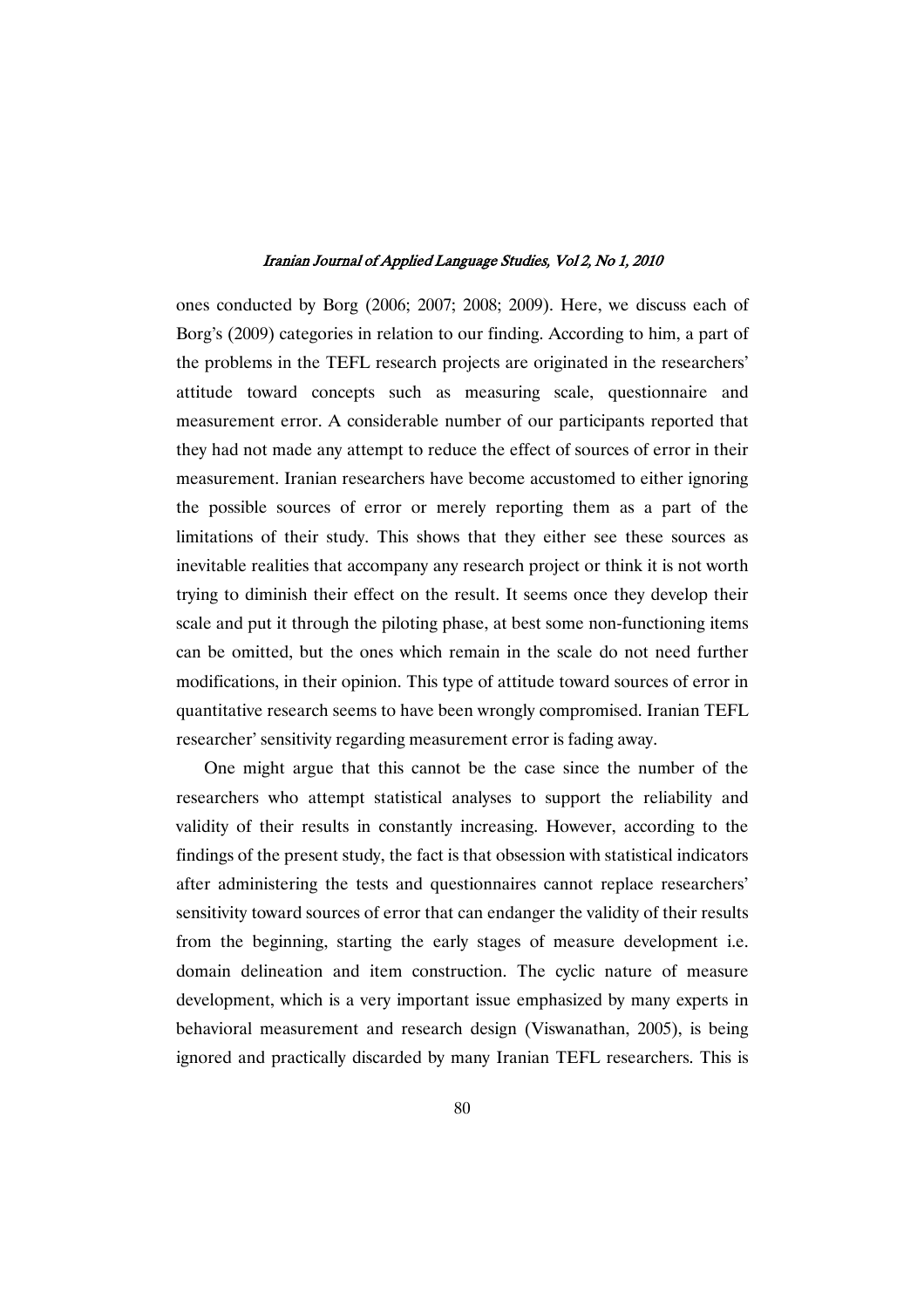exactly where the researchers' error-awareness and algorithmic knowledge intertwine. Algorithmic knowledge cannot be built up without an adequate knowledge of sources of measurement error. TEFL researchers' attention to the cyclic nature which is expected to be realized in the process of measure development is dependent on their error-awareness. Taking an ignorant approach toward the possible sources of error directs the researchers to a linear path for measure development and administration not a cyclic one.

This attitudinal barrier is affecting a great number of research projects and the validity of their results. Mathematical indicators are being abused to cover for these attitudinal defects. In other words, instead of refining and honing the test items, the researchers administer the tests and then try to validate the results by using a range of statistical procedure one of which would ultimately produce the desired mathematical indicator that can apparently be utilized as a witness to justify the results of the research projects. Our results also show that the attitudinal barrier contributes to another series of problems which are called conceptual barriers (Borg, 2009). When the researcher lose their sensitivity toward the sources of error, constructs assumed by them and consequently the scales developed to measure those constructs may transform in ways hidden to the researcher.

The significant role of dimensionality and validity testing in constituting participants' knowledge of measure development imply that focusing on statistical procedures such as explanatory and confirmatory factor analysis and structural equation modeling (SEM) can help TEFL researchers to expand their research competency to a great extent. The results of our study show that many Iranian researchers avoid using complicated statistical procedures such as SEM (structural equation modeling) only due to procedural and institutional barriers (Borg, 2009). That is to say, because of the high working standards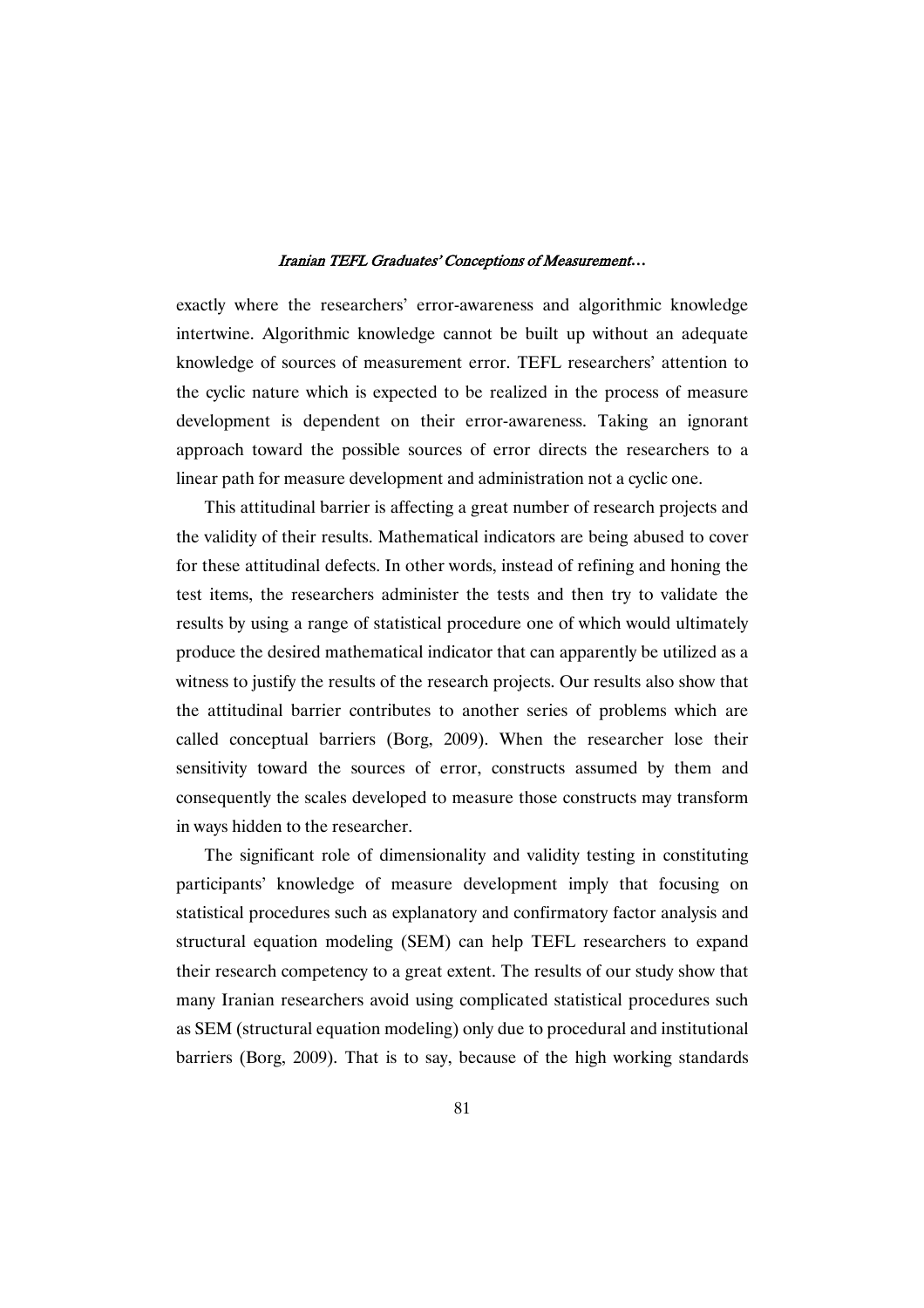(demand for a great number of participants, logical complexities, and lack of mathematical knowledge) associated with such statistical procedures, the researcher usually prefer to compromise the validity and usability of the results of their study instead of going though a lot of academic pain. And sometimes the researchers do use high-standard statistical procedures such as regression analysis but are totally ignorant to the mathematical conditions which have to be regarded to ensure the validity of the results. For example, the number of the data items in regression analysis is very important. Given the circumstances of each study, a certain number of participants are required to ensure at least minimal validity for the results. However, not event one participant in the present study reported any though related to the issue of the number of participants. It seems many TEFL researchers feel free to use whatever statistical procedure they wish and are challenged neither by their supervisors nor by the audience community of the academic journals they contribute to.

Given the central importance of measure development in creative and independent research projects in TEFL, researcher education programs need to develop organized syllabi to build up TEFL researchers' knowledge of measure development though expanding their error-awareness and regulating their algorithmic knowledge. While most of the researchers are familiar with the steps involved in error measurement, only a handful are able to incorporate this knowledge into a coherent structure to build up algorithmically oriented research designs. Needs analysis is the first step in such research education programs; this study paves a part of the way in that regard. The quality and effectiveness of quantitative research courses which are held for students of TEFL across Iranian universities can be evaluated based on time and energy they allocate to raise students' error-awareness and to expand their algorithmic knowledge.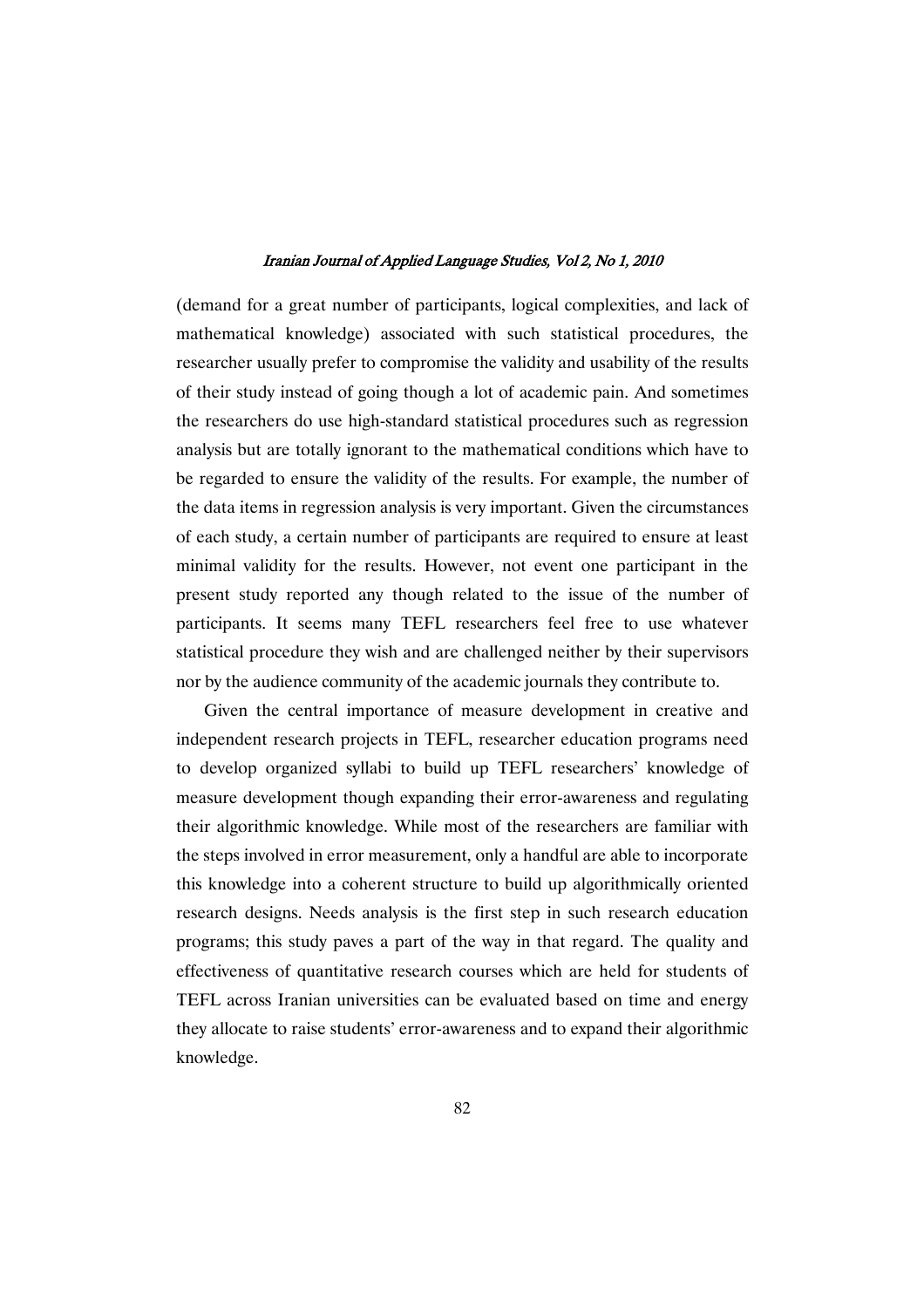## References

- Abbott, A. (1992). "From causes to events: Notes on narrative positivism", Sociological Methods and Research, 20, pp. 428-455.
- Abbott, A., and Tsay, A. (2000). "Sequence analysis and optimal matching techniques in sociology", Sociological Methods and Research, 29, pp. 3-33.
- Allison, D., and Carrey, J. (2007). "What do university language teachers say about language teaching research?", TESL Canada Journal, 24, pp. 61-81.
- Atay, D. (2008). "Teacher research for professional development", ELT Journal, 62, pp. 139-147.
- Bagozzi, R. P., and Yi, Y. (1991). "Multitrait-multimethod matrices in consumer research", Journal of Consumer Research, 17, pp. 426- 439.
- Bardo, J. W., Yeager, S. J., and Klingsporn, M. J. (1982). "Preliminary assessment of format-specific central tendency and leniency error in summated rating scales", Perceptual and Motor Skills, 54, pp. 227-234.
- Bearger, D., and McAdams, D. P. (1999). "Life story and its relation to psychological well-being", Narrative Inquiry, 9, pp. 69-96.
- Borg, S. (2006). "Conditions for teacher research", English Teaching Forum, 44, pp. 22-27.
- Borg, S. (2007). "Research engagement in English language teaching", Teaching and Teacher Education, 23, pp. 731-747.
- Borg, S. (2008). "English language teachers' beliefs about research: Perspectives from the Netherlands", Journal of the Dutch Association of Modern Language Teachers, 9, pp. 3-13.
- Borg, S. (2009). "English language teachers' conceptions of research", Applied Linguistics, 30, pp. 358-388.
- Brown, J. D., Knowles, M., Murray, D., Neu, J., and Violand-Sanchez, E. (1992). The Place of Research Within the TESOL Organization, Cambridge: TESOL.
- Connelly, F. M., and Clandinin, D. J. (2006). "Narrative inquiry", in Green, J. L. n., Gamilili, G., and Elmore, P. B. (eds.), Complementary methods for research in education, NJ: Erlbaum, pp. 375-385.